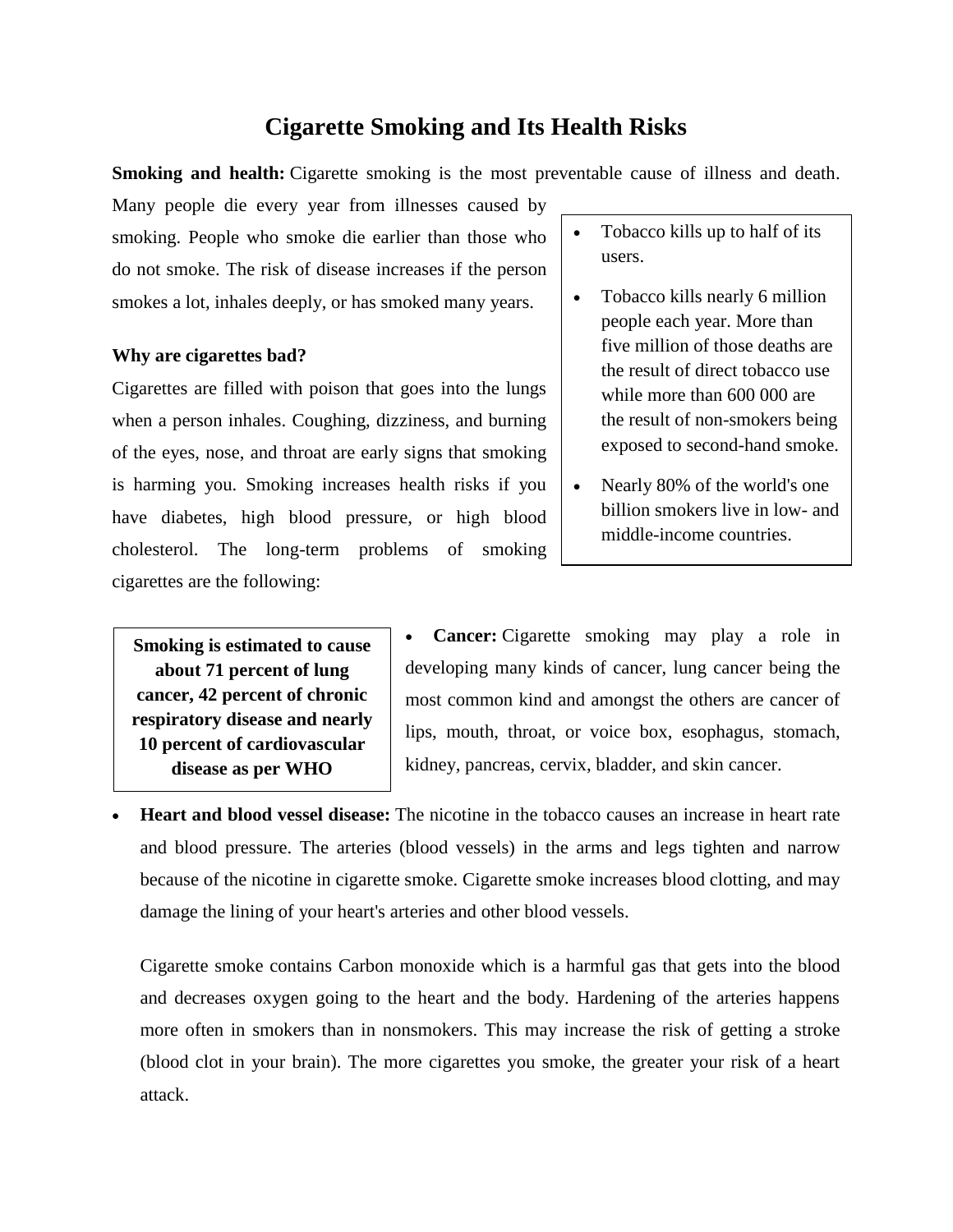**Lung disease:** Many smokers have a cough which is caused by the chemicals in smoke. These chemicals harm the cilia (tiny hairs) that line the lungs and help remove dirt and waste products. Depending upon how much you smoke, your lungs become gray and "dirty" (they look like charcoal). Healthy lungs are pink.



Chronic smoking can lead to many other respiratory diseases such as chronic bronchitis, Emphysema and also makes asthma worse. People are at a higher risk of getting colds, pneumonia, and other lung infections if they smoke.

 **Gastrointestinal disease:** Cigarette smoking increases the amount of acid that is made by the stomach, and may cause a peptic ulcer (an open

sore in the stomach or duodenum). You may also get gastroesophageal reflux disease (GERD) from smoking. This is when you have a backflow of stomach acid into your esophagus (food tube).

**Other problems:** The following are other problems that smoking may cause:

- o Bad breath
- o Bad smell in your clothes, hair, and skin.
- o Decreased ability to play sports or do physical activities because of breathing problems.
- o Earlier than normal wrinkling of the skin, usually the face.
- o Higher risk of bone fractures, such as hip, wrist, or spine because smoking decreases the bone mineral density
- o Men may have problems having an erection.
- o Sleeping problems.
- o Sore throat.
- o Staining of teeth.

**Women and smoking:** Women may have a higher risk of having the following:

 a heart attack or stroke if they smoke and use birth control pills (more serious for females more than 35 years or older)